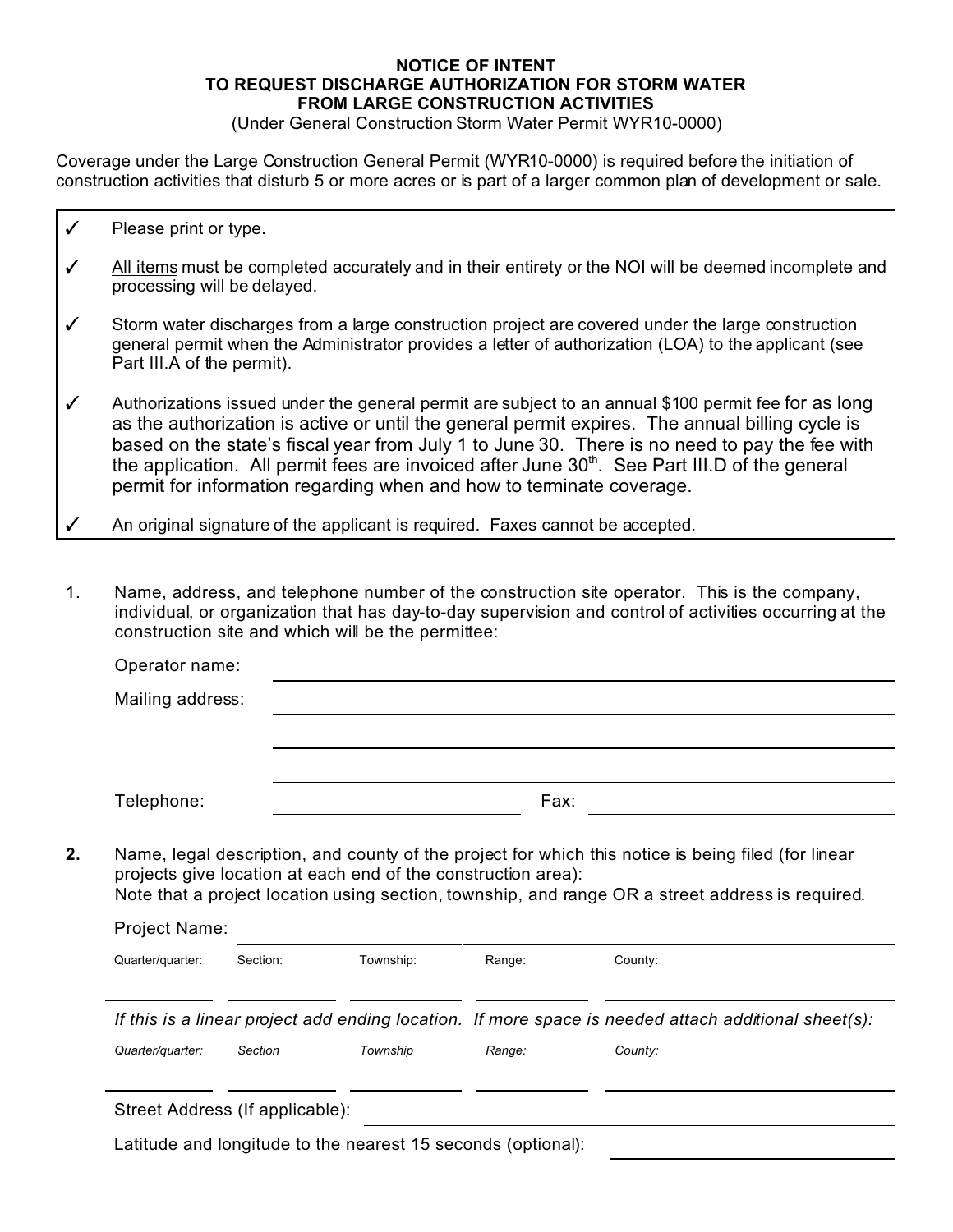Notice of Intent for the Large Construction General Permit WYR10-0000 Page 2

3. If this is a WYDOT project, list project number(s):

| 4. | Briefly describe the project:                                                                                                                                                                                  |  |  |  |
|----|----------------------------------------------------------------------------------------------------------------------------------------------------------------------------------------------------------------|--|--|--|
|    |                                                                                                                                                                                                                |  |  |  |
|    |                                                                                                                                                                                                                |  |  |  |
| 5. | Date construction is planned to end:<br>Date construction is planned to start:                                                                                                                                 |  |  |  |
| 6. | The surface area that will be disturbed during the construction project is approximately<br>acres.                                                                                                             |  |  |  |
| 7. | Name of the nearest defined drainage(s) which could receive runoff from the construction project,<br>whether it contains water or not. Include bodies of water such as lakes and wetlands where<br>applicable. |  |  |  |
|    |                                                                                                                                                                                                                |  |  |  |
|    |                                                                                                                                                                                                                |  |  |  |
|    |                                                                                                                                                                                                                |  |  |  |
| 8. | $\Box$ Yes<br><b>No</b><br>Will storm water discharge from the project enter a municipal storm sewer?                                                                                                          |  |  |  |
|    | If so, what municipality?<br><u> 1980 - Jan Samuel Barbara, martin di</u>                                                                                                                                      |  |  |  |
|    | To what water body does the storm sewer discharge?                                                                                                                                                             |  |  |  |
| 9. | Has a "Storm Water Pollution Prevention Plan," following the requirements presented in the<br>general construction storm water permit (WYR10-0000), been prepared for the construction<br>project?             |  |  |  |
|    | Yes<br><b>No</b>                                                                                                                                                                                               |  |  |  |

Please note that the SWPPP is a permit requirement and you will not be issued coverage under the general permit unless you answer yes to this question.

10. Attach a site map that shows the boundaries of expected land clearing. Indicate storm water drainage patterns on the map *or* include a topographic map that includes the locations of nearby drainages, water bodies, and/or municipal storm sewers.